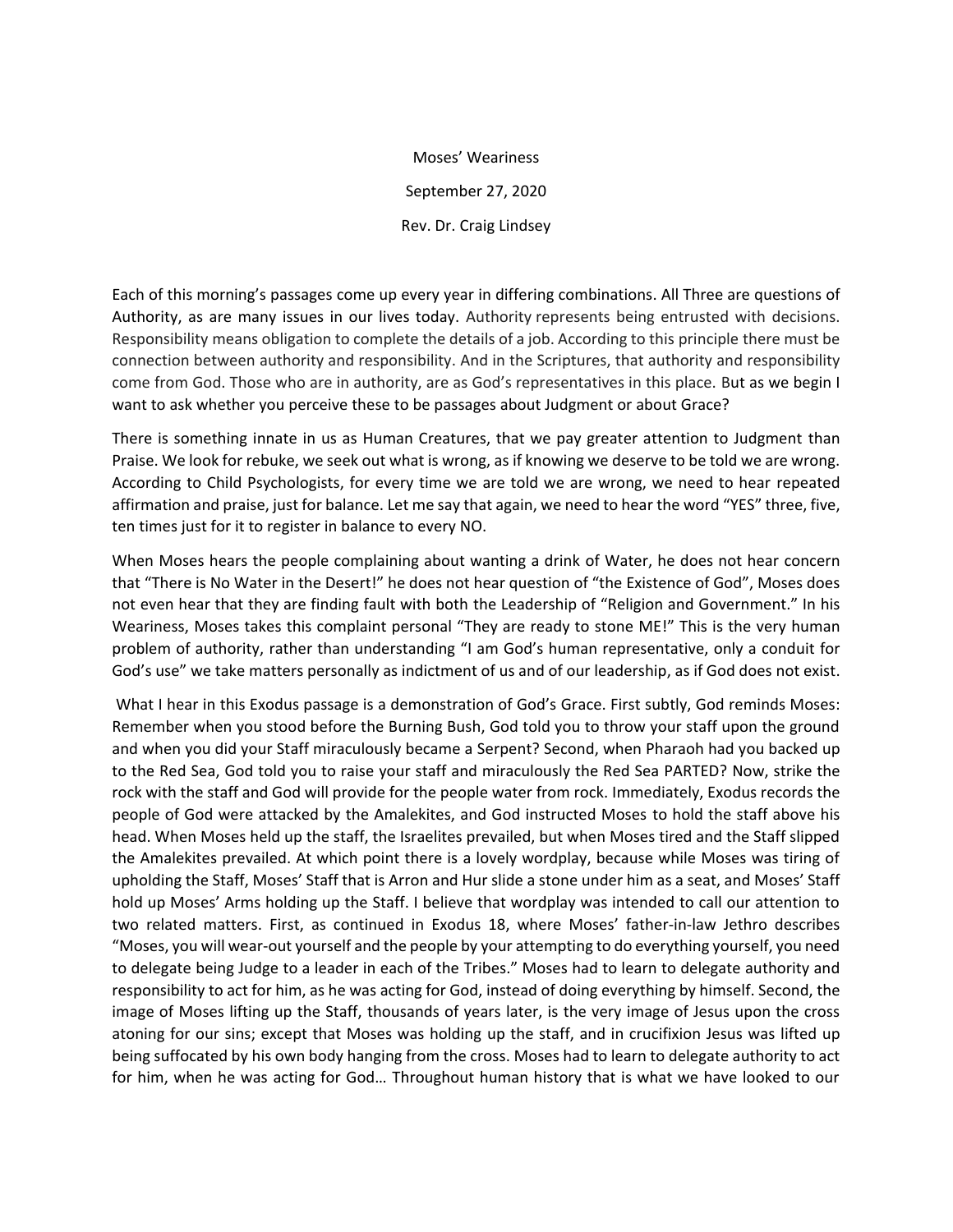leaders to do. You have taken an Oath and been given the authority as a representative of Almighty God not to JUDGE, not to have your WILL, but simply for you to ACT RESPONSIBLY WITH the GRACE of GOD.

And yet, a few chapters later, the people again complain about Wanting a Drink, so at that time, knowing how, Moses took it upon himself to strike the rock, without consulting God, which becomes the reason Moses was unable to ever enter the Promised Land. Like the Old Children's Games "Mother, May I" or "Simon Says" while God provides affirmation to Moses, that Moses possesses the power, and possesses the staff to miraculously control Nature, still personal power and possession are not the same as being given responsibility; and acting without God, is not an authority that Moses can take upon himself.

As our Call to Worship today, the trap the Pharisees and Chief Priests put to Jesus is a judgment of authority. If Jesus claims he is acting of his own authority, or even the authority of God, they believed they could arrest him for Blasphemy: claiming to be God. Jesus answers their question with his own Question of authority: Was John the Baptist sent from God, or from the people? The challengers know that if they respond "From God" Jesus will have trapped them, who will respond then "Why did you not defend him?" If they respond "From the people" the people will revolt, because the people believe John was a martyr sent from God. So they try to evade the question all together by saying "We do not know." Which permits Jesus to evade their question and convict them with a Parable. I hope obviously, the Child who responds "NO" but goes ahead and does what the father asks, REPRESENTS the Prostitutes, Tax Collectors and Sinners; while the child who promised "I WILL" but does not go as directed by the Father, here represents the Pharisees and Chief Priests. By which they convict themselves of Hypocrisy.

One of my professors for Doctoral study at Columbia was a Theologian named Douglas John Hall (when you become really famous like Ruth Bader Ginsburg, you are allowed to use all three names). Douglas John Hall describes that reading the New Testament two things jump out at you. First that the Church is God's Chosen instrument for bringing salvation, extending mission throughout the world. Second, that something terribly wrong happened in the Church, which is reflected here at Philippi (and most pastors and churches can identify with things having gone wrong). As to what was wrong at the church at Philippi, scholars often name two specific women who had a falling out and were bickering, whom Paul NAMES! Who and even what they were arguing about does not matter to us, so much as what this passage names: "Make my joy complete by having the Same Mind, the same Love, being of One Accord and one mind." Paul is crying out for unity.

Far TOO Often in our world today, we claim responsibility as if giving us authority, power, and prestige. The Apostle Paul describes adopting the Same MIND that was in Christ Jesus, who although he was in the form of God, never claimed EQUALITY with God as something to be grasped or exploited. Instead, he emptied himself, taking on the form of a SERVANT, a SLAVE, being in human form, he humbled himself to be obedient to God even to the point of death on the cross. Our function is not to be PERFECT, we are not to be IMPERSONATORS for God or Jesus Christ. We are instead to be follow Christ's example, to be IMITATORS not IMPERSONATORS, we are to be honest with ourselves. We are to recognize, God is doing something unique and wonderful through each of our lives. God is not calling us to conform to the world, but to transform our little piece of life, through humility.

There are times in life that are OVERWHELMING. This week we are matching the year with the MOST 100 degree days and the second least quantity of rain ever in our history. Do we run around like Chicken Little, or do we offer a cup of cold water to a stranger. Something AMAZINGLY INSIGNIFICANT happened last week. For the second week in a row a group of 50-60 gathered beneath the Solar Carport on Sunday Morning. We commented about how many persons we did not know were out walking in the Church